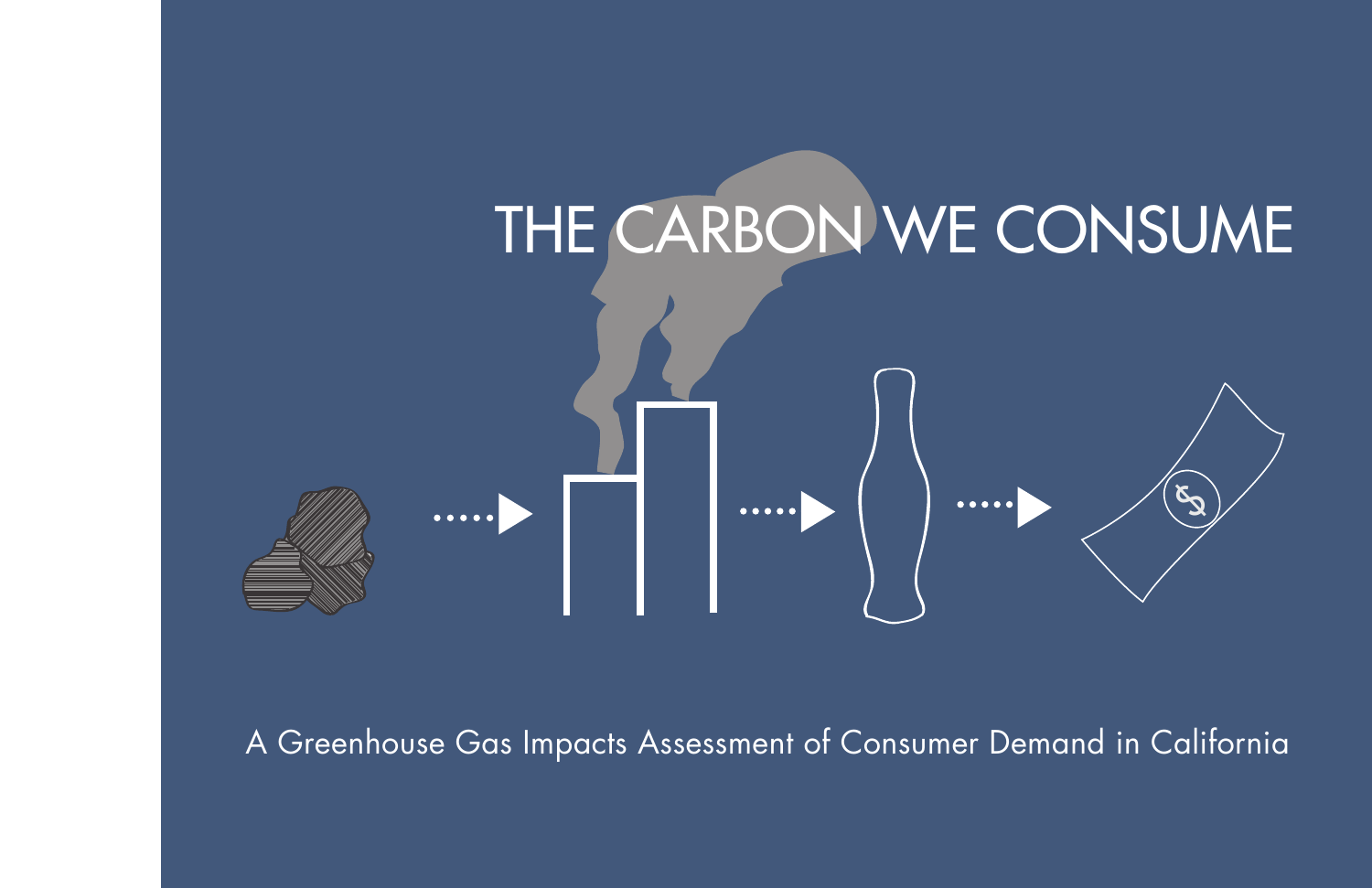#### Dear Green City California Member,

As we begin to see and experience the effects of global climate change at home in our own communities, and as international and national policies to address dangerous greenhouse gas emissions fail to materialize, cities in California are continuing to lead the way towards a more sustainable future. Addressing the greenhouse gas footprint of consumable goods (ie. the stuff we buy) is a new and important area of focus for local governments seeking innovative ways to take action against climate change. Cities are hubs of culture, innovation and economic production. As such, our choices about what we buy and those which we encourage our citizens to make, have a tremendous impact on regional, national and global GHG emissions.

In 2010, the World Watch Institute published its ground-breaking State of the World Report: Transforming Cultures. The report calls on us to undertake one of the "greatest culture shifts imaginable: from cultures of consumerism to cultures of sustainability." Following this call for change and seeking to ignite action, the City of San Francisco Department of Environment, on behalf of the members of Green Cities California, commissioned a consumption-based greenhouse gas assessment for the state of California. It is my hope that the following full study and summary will help deepen our definition of what it means to take climate action, and strengthen our efforts to creatively and vigorously address the tremendous challenges we face with a rapidly destabilizing climate system.

> Sincerely, David Assmann

Deputy Director San Francisco Department of Environment www.sfenvironment.org

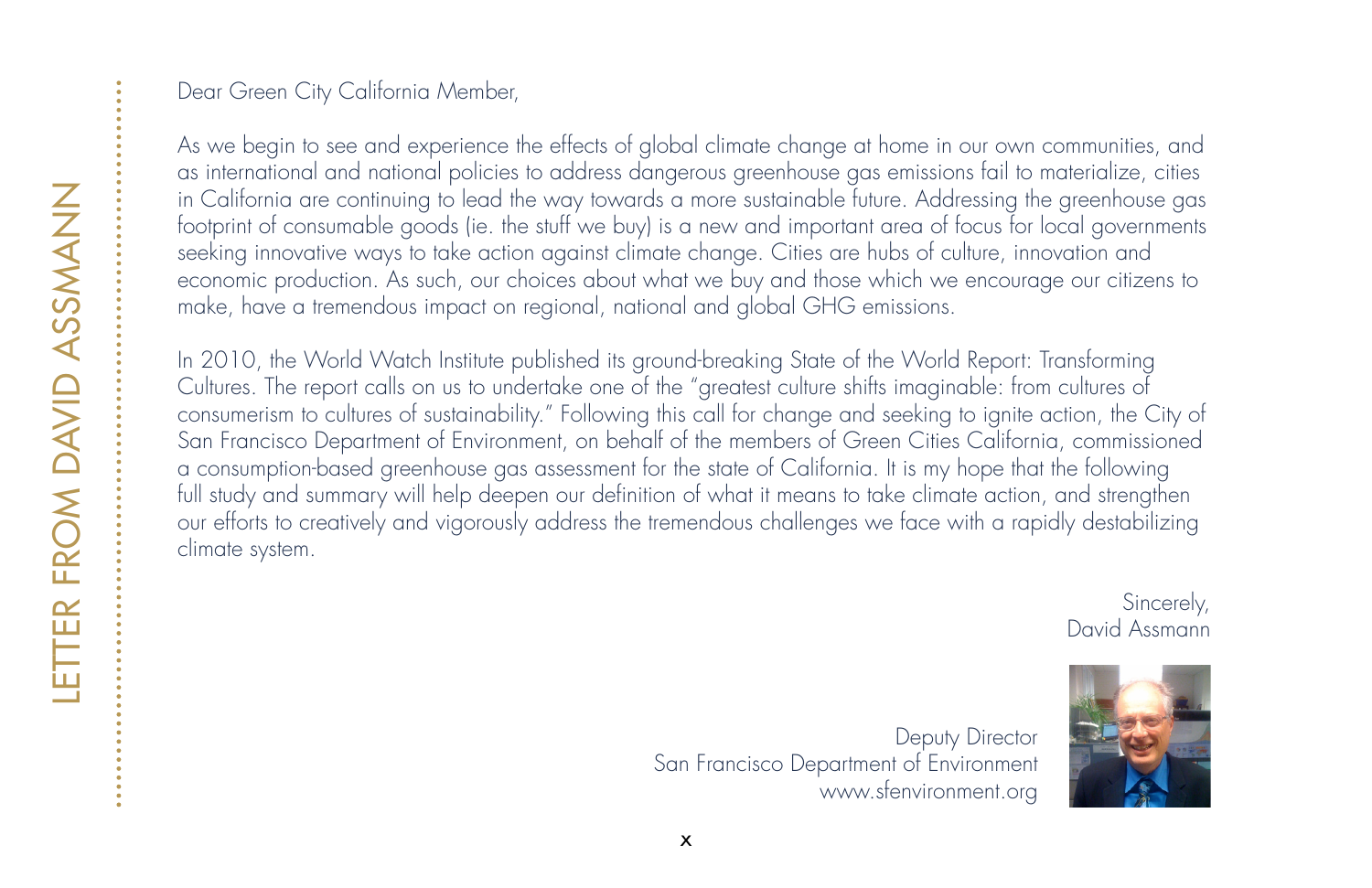| Letter from David Assmann                                                                               | $\dots$ X                      |
|---------------------------------------------------------------------------------------------------------|--------------------------------|
| An Introduction to Consumption Based Carbon Accounting                                                  | $\dots 4$                      |
| California CBEI Study                                                                                   | $\dots$ 5                      |
| Food's Footprint<br>The Race to Your DiningTable<br><b>Top Three Offenders</b><br>What will you choose? | $\dots$ 14<br>16<br>$\dots$ 17 |
| Acknowledgments & Defining Consumption                                                                  | . 18                           |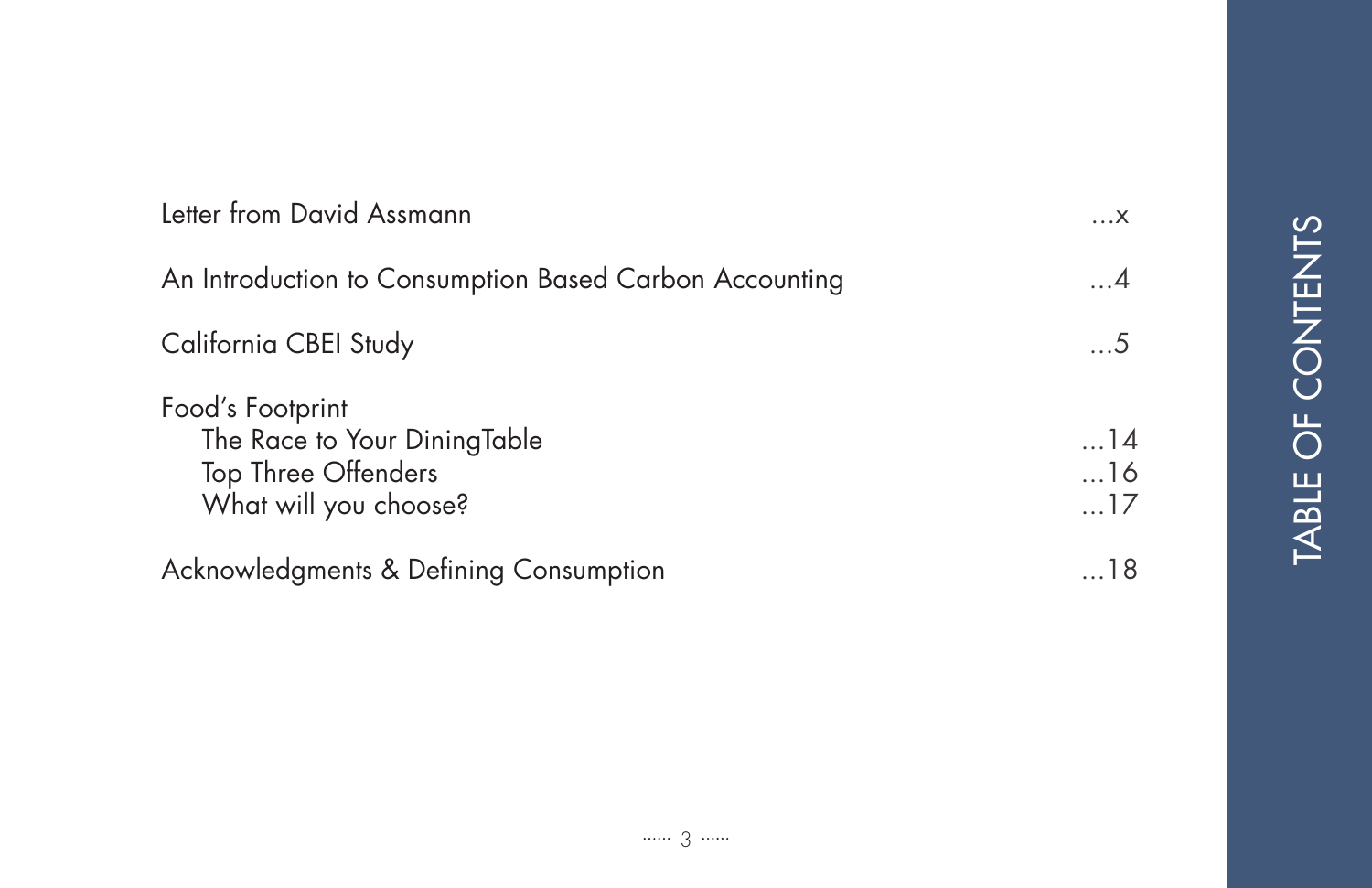A new and evolving approach to GHG inventories is one that measures the lifecycle emissions associated with a region's consumption of goods and services. This consumption assessment method offers a radically different way of looking at a community's contribution to global climate change.

Traditional greenhouse gas inventories evaluate the emissions associated with a diverse set of activities within a geographic area. These activities can include use of energy by the industrial, commercial and residential sectors, transportation trips that occur within, and to a community, use of electricity, and decomposition of waste in landfills. Some of theses emissions – like those that come from with electricity production and waste disposal - may occur outside of the geographic area of that community. But typically, a traditional greenhouse gas inventory focuses on emissions that physically originate inside the community. While this method can be effective when analyzing the carbon content and efficiency of fuels used to move and power the community in question, it frequently understates the emissions that cities' are responsible for as hubs of final consumer demand and lifestyle trends.

A consumption assessment also involves a geographic area, but unlike the traditional geographic based inventory where emissions are assigned based on fuels and energy consumed in the community, consumption based assessments attempt to estimate all emissions - both inside and outside the community - that arise as a consequence of consumption activities within that community. Consumption in this case is defined as final demand, the stuff we buy and activities we engage in our cities, and is viewed as the root driver, or cause of the greenhouse gas emissions associated with the lifecycle carbon footprint of these goods and services.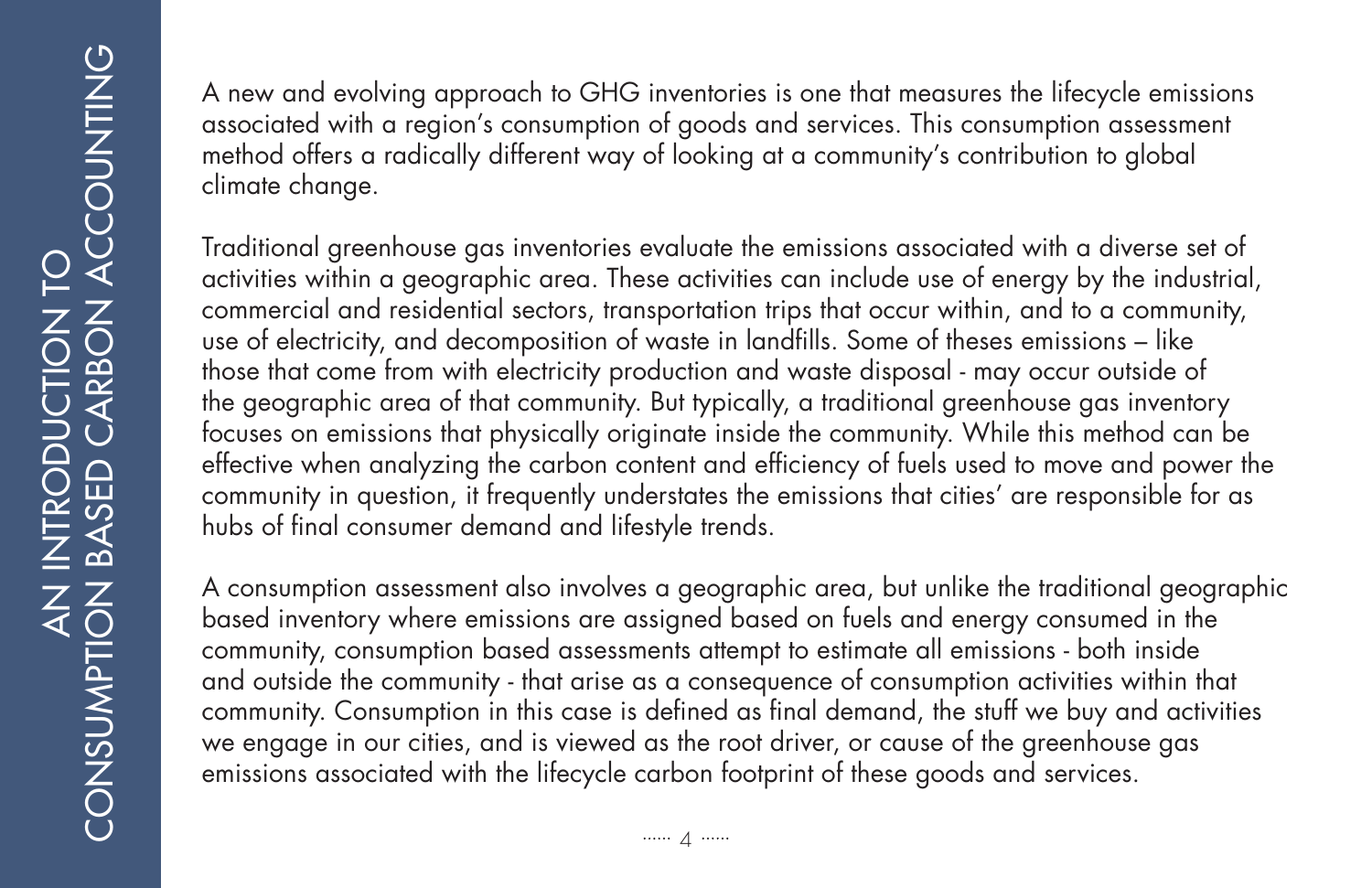As of 2011, relatively few consumption-based inventories have been performed, and no standard has been set for assigning emissions to different categories. The Consumption-Based Emissions Inventory (CBEI) is one methodology that calculates the 'lifecycle' or 'embedded' emissions for the consumption or final demand of goods and services. CBEI's calculation methodology is based on tracking financial flows and attributing greenhouse gases to final products sold to consumers for a particular region or city. Emissions are then calculated based on the dollars spent on goods and services purchased by households in the region and exclude goods produced within the region, but purchased elsewhere.

The main components of the CBEI calculation used in this study are the IMPLAN data for a particular region or city as well as the local natural gas, electricity, and vehicle fuel demand data for consumers. IMPLAN (Impact Analysis for Planning) is a leading economic modeling software product that includes both national, state, and county income and production accounts data as well as input-output models that estimate the allocation of indirect (intermediate or upstream materials and equipment) requirements of production, from all sectors, that are needed to produce a unit of any one industry's output. The upstream data includes estimates of both foreign imports and imports within the US, but outside of the inventory region. The CBEI calculation takes the IMPLAN data and assigns greenhouse gas emission coefficients for each good and service that is unique for the foreign, national, and domestic upstream components. The final outcome combines the upstream emission calculations with the local emissions generated through the utilization and disposal of each product or service.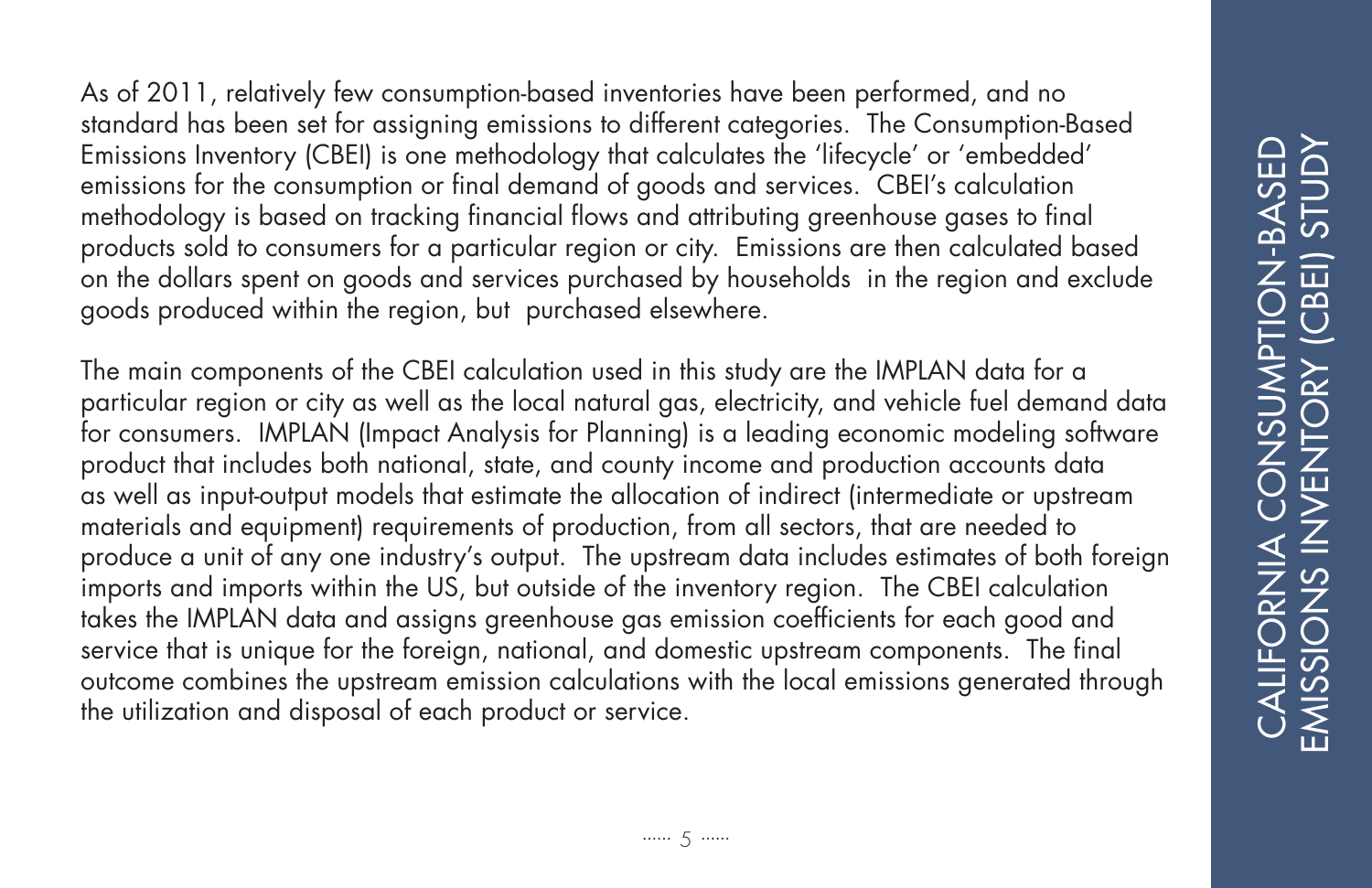This table reports California's 2008 consumption-based emissions by life-cycle phase totaling 834 million metric tons  $CO<sub>2</sub>$  -e. Productionphase emissions account for 56 percent of the total; prepurchase transportation, 6 percent; wholesale and retail, 2 percent; use, 31 percent; and post-consumer disposal less than 5 percent.

#### California Total Emissions (million mT  $CO<sub>2</sub>$ -e) 467.891

**Production** 

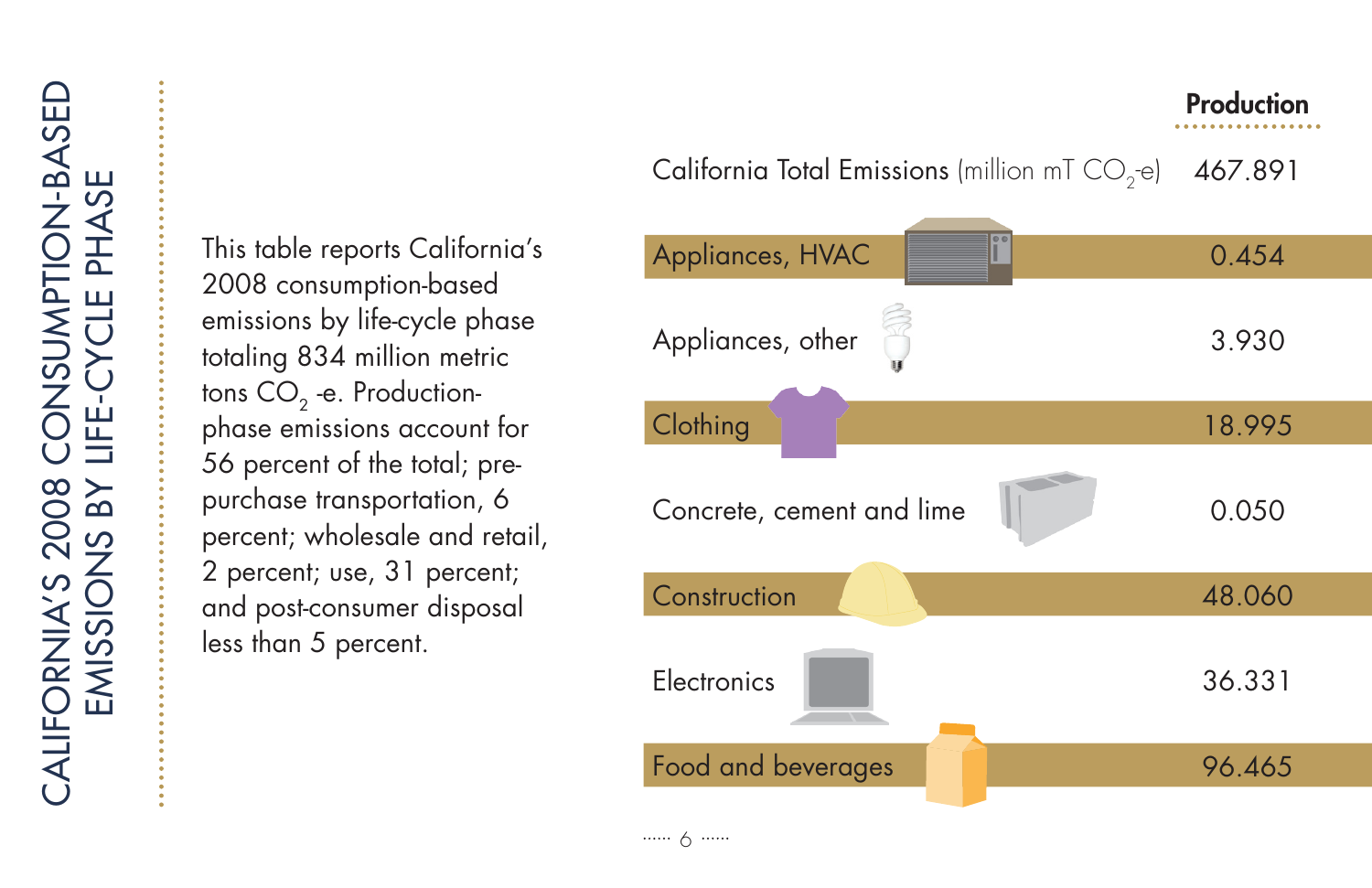| <b>Pre-Purchase</b><br><b>Transportation</b> | Wholesale/<br><b>Retail</b> | <b>Use</b> | <b>Post-Consumer</b><br><b>Disposal</b> | <b>Total</b><br><b>Emissions</b> |
|----------------------------------------------|-----------------------------|------------|-----------------------------------------|----------------------------------|
| 50.988                                       | 17.958                      | 257.917    | 38.886                                  | 833.639                          |
| 0.030                                        | 0.002                       | 72.673     | 0.004                                   | 73.163                           |
| 0.149                                        | 0.009                       | 47.532     | 0.065                                   | 51.685                           |
| 0.097                                        | 0.013                       | 0.000      | 0.065                                   | 19.171                           |
| 0.001                                        | 0.000                       | 0.000      | 0.003                                   | 0.054                            |
| 3.944                                        | 0.579                       | 0.000      | 5.368                                   | 57.952                           |
| 1.141                                        | 0.256                       | 12.222     | 0.190                                   | 50.140                           |
| 6.022                                        | 0.372                       | 0.000      | 12.913                                  | 115.774                          |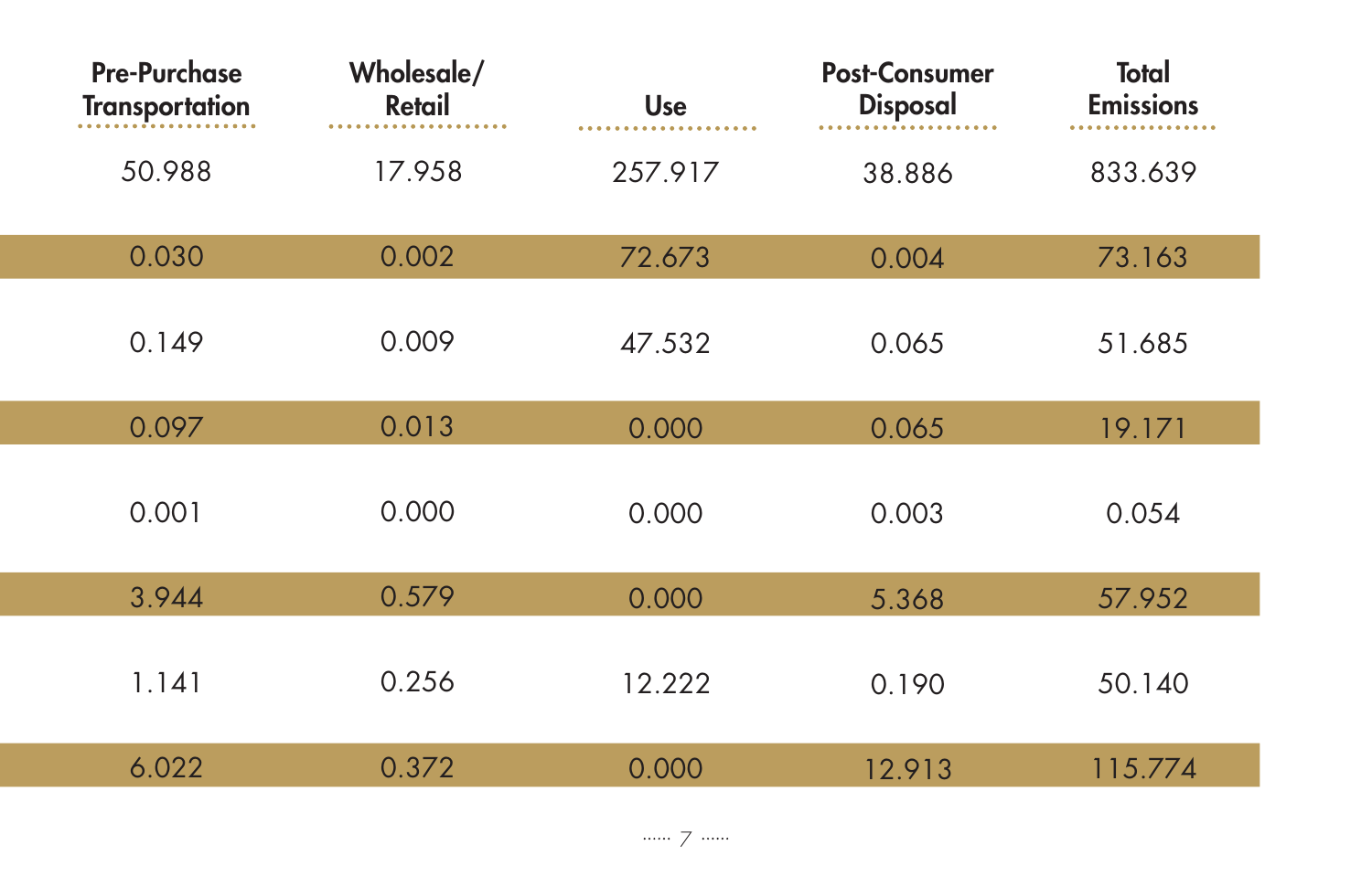CALIFORNIA'S 2008 CONSUMPTION-BASED alifornia's 2008 consumption-basei<br>Emissions by life-cycle phase cont. EMISSIONS BY LIFE-CYCLE PHASE CONT.

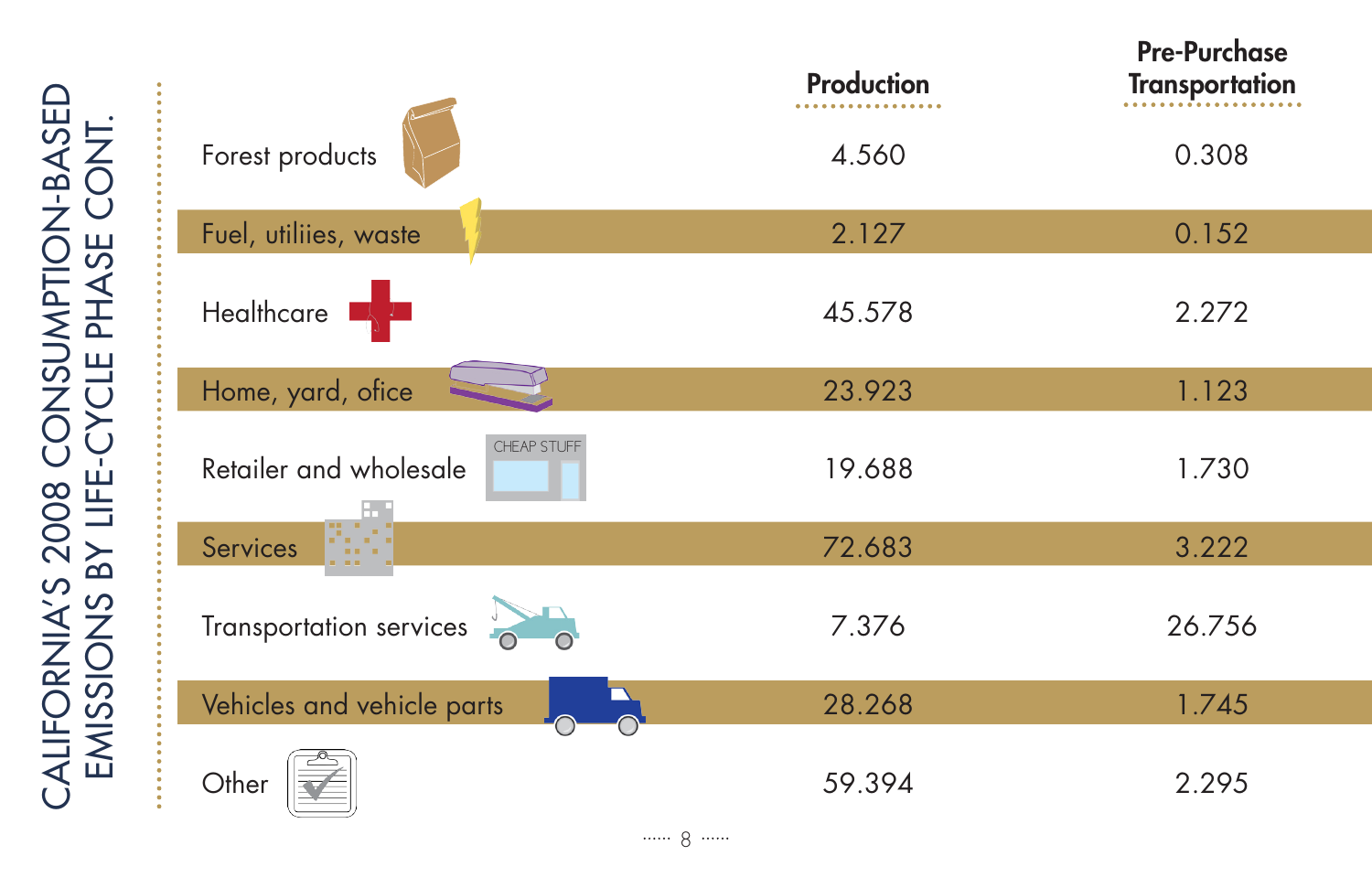| Wholesale/<br><b>Retail</b> | Use     | <b>Post-Consumer</b><br><b>Disposal</b> | <b>Total</b><br><b>Emissions</b> |
|-----------------------------|---------|-----------------------------------------|----------------------------------|
| 0.012                       | 0.000   | 11.002                                  | 15.833                           |
| 0.011                       | 0.000   | 0.035                                   | 2.325                            |
| 0.298                       | 0.000   | 0.484                                   | 48.632                           |
| 0.078                       | 0.000   | 3.567                                   | 28.691                           |
| 15.690                      | 0.000   | 0.34741                                 | 37.482                           |
| 0.219                       | 0.000   | 3.936                                   | 80.010                           |
| 0.069                       | 0.000   | 0.052                                   | 34.252                           |
| 0.103                       | 125.490 | 0.340                                   | 155.945                          |
| 0.246                       | 0.000   | 0.487                                   | 62.432                           |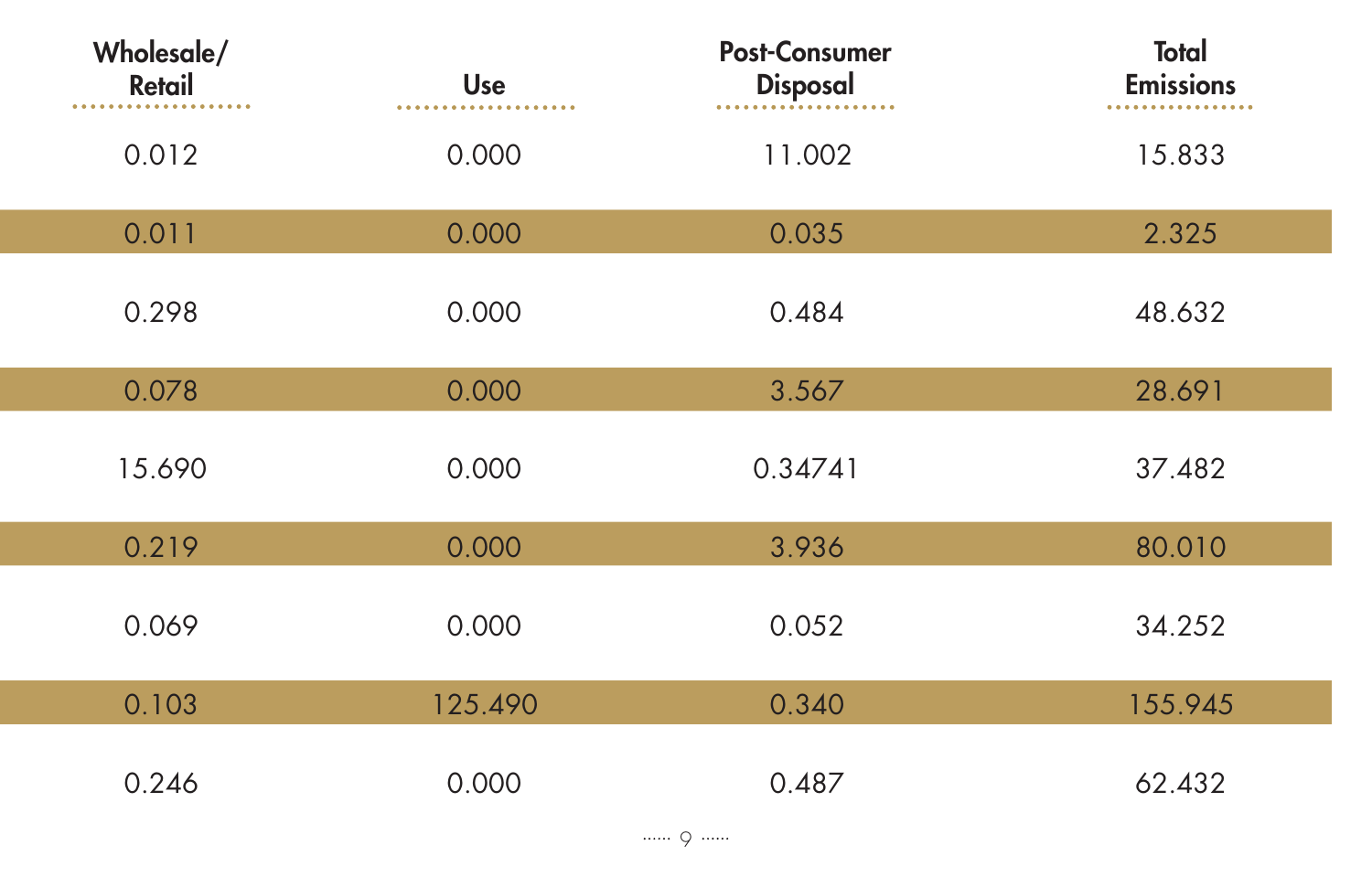This table reports California's 2008 consumption-based emissions by type of consumer. Household emissions account for 76 percent of the total; business investment and government, 12 percent each.

# California Total Emissions (million mT  $CO<sub>2</sub>$ -e)

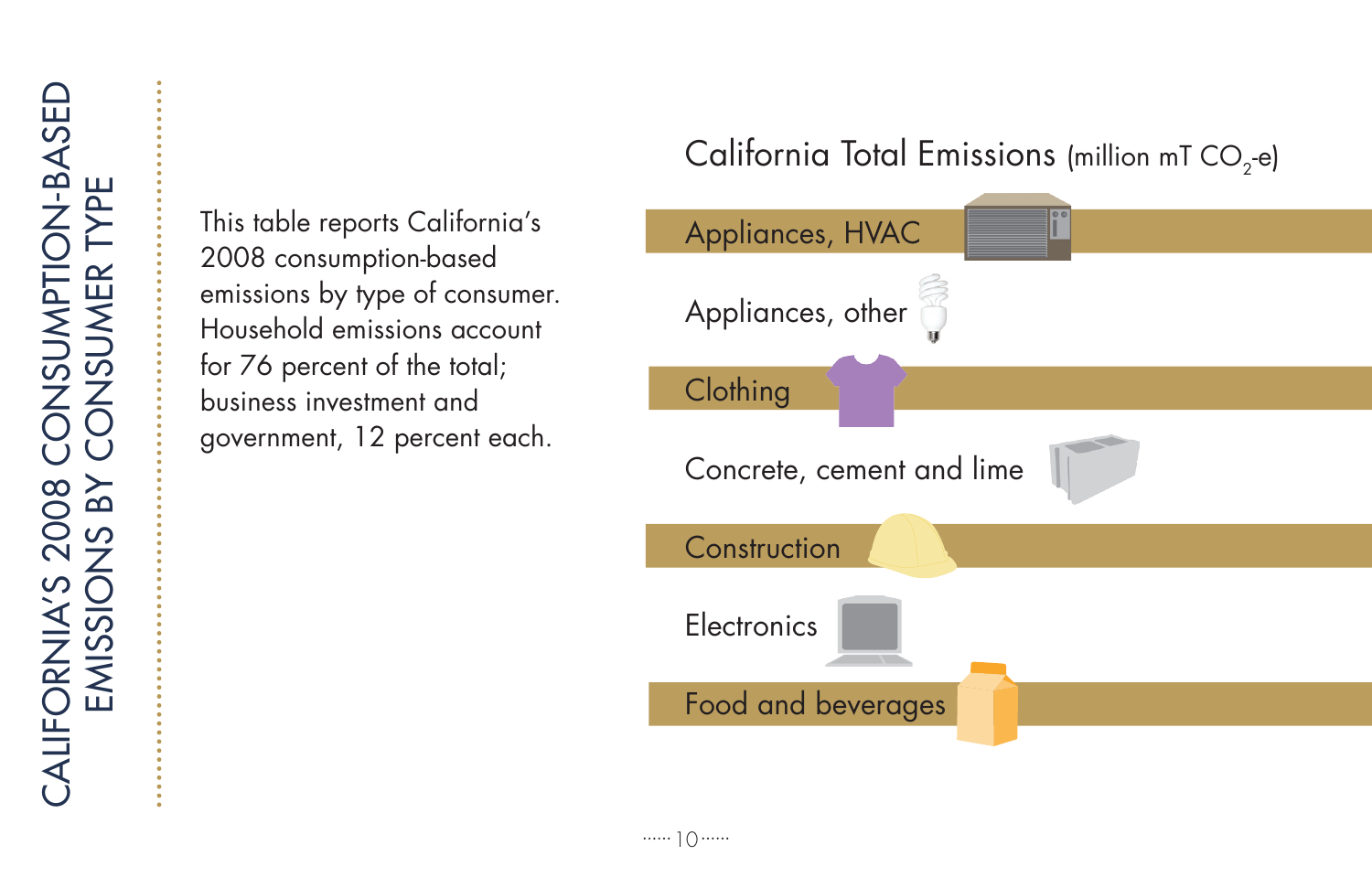| Household | Government | Investment | Total   |
|-----------|------------|------------|---------|
| 636.810   | 98.200     | 98.628     | 833.639 |
| 62.631    | 10.388     | 0.144      | 73.163  |
| 39.914    | 11.500     | 0.271      | 51.685  |
| 18.818    | 0.351      | 0.001      | 19.171  |
| 0.022     | 0.032      | 0.000      | 0.054   |
| 5.998     | 17.188     | 34.765     | 57.952  |
| 18.171    | 6.834      | 25.135     | 50.140  |
| 111.678   | 3.821      | 0.272      | 115.771 |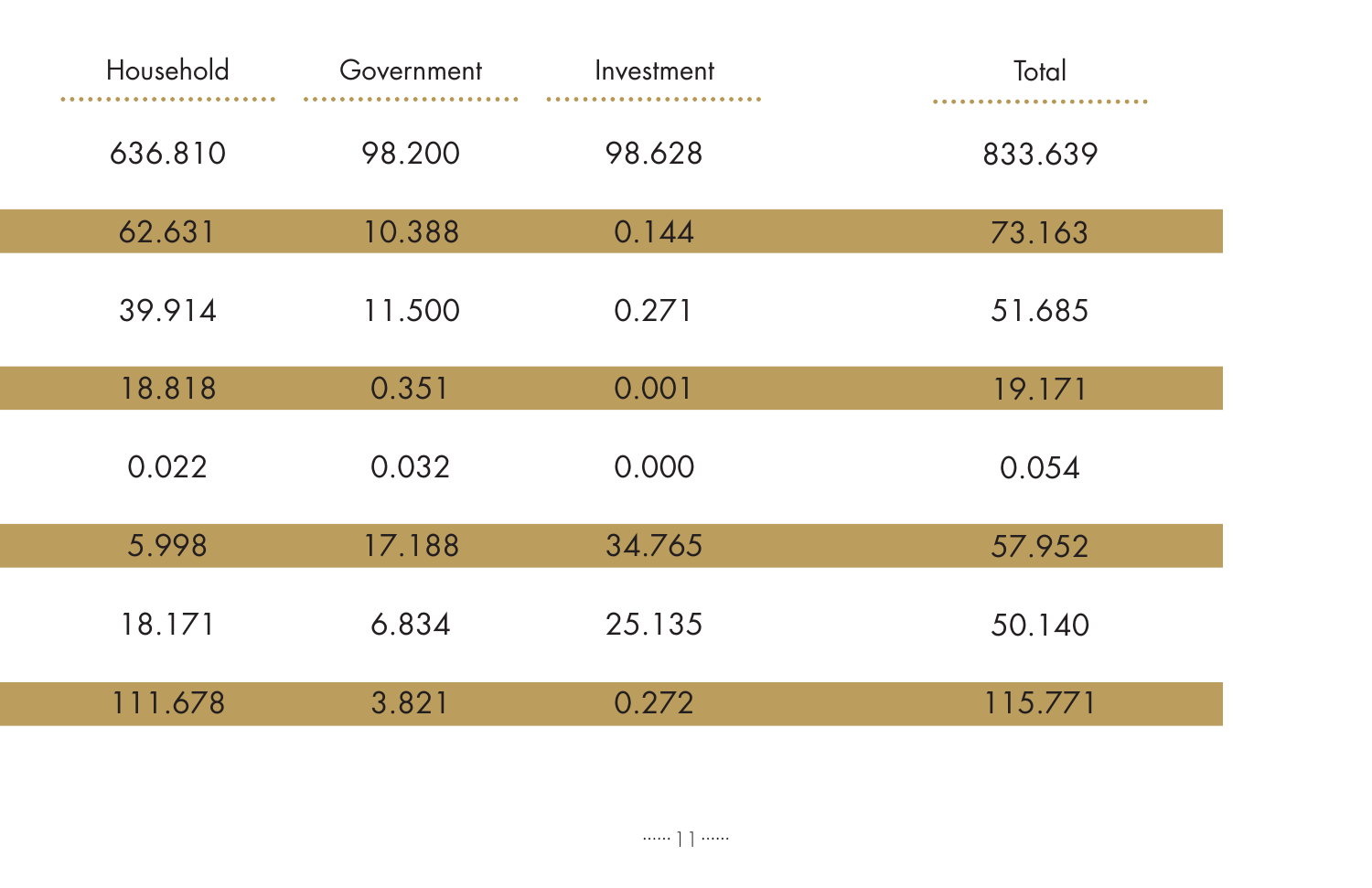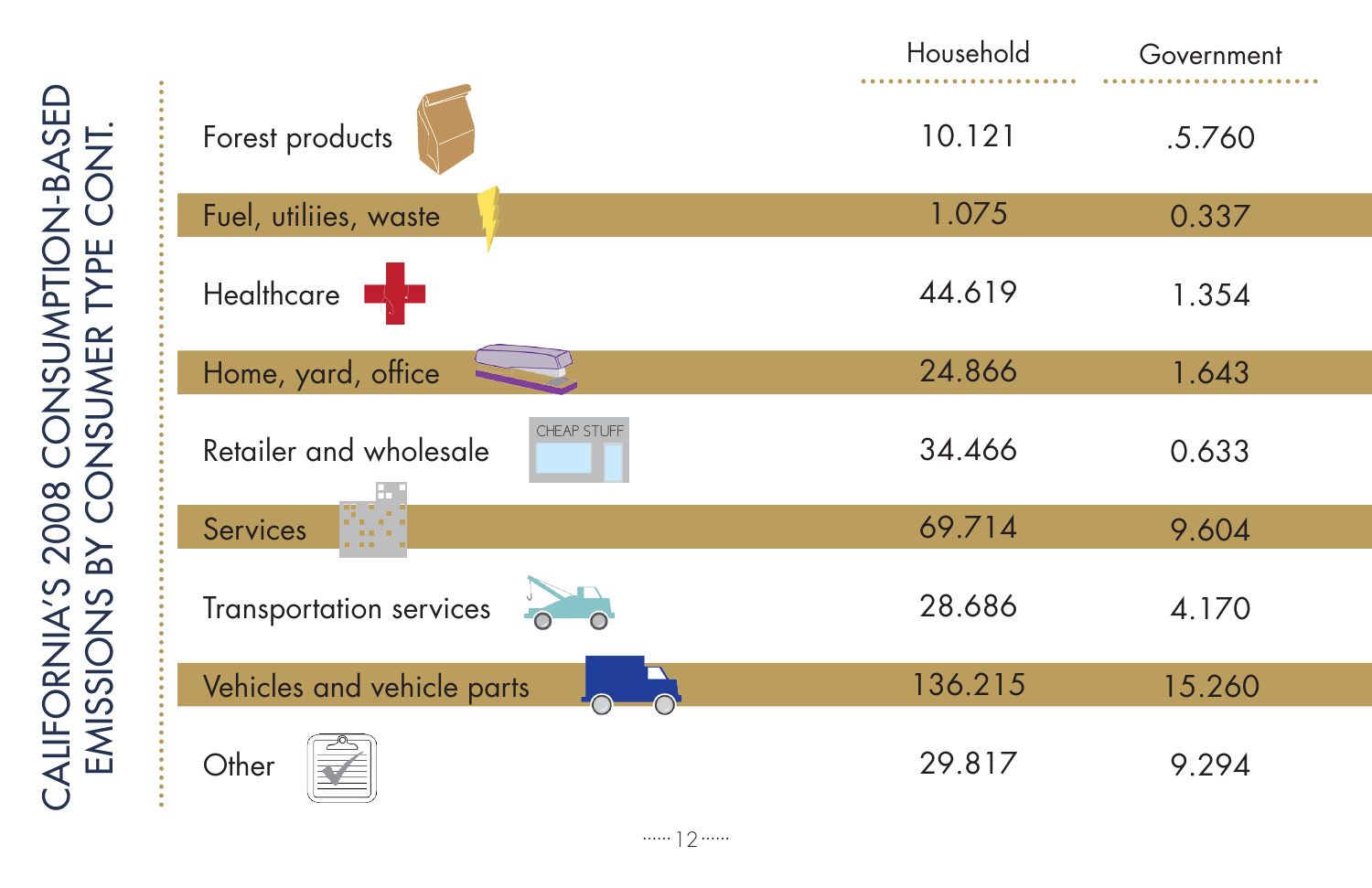| Investment | Total   |
|------------|---------|
| 0.002      | 15.833  |
| 0.913      | 2.325   |
| 2.659      | 48.632  |
| 2.182      | 28.691  |
| 2.354      | 37.482  |
| 0.751      | 80.070  |
| 1.397      | 34.252  |
| 4.470      | 155.945 |
| 23.311     | 62.432  |

## FOOD

What follows is a condensed summary of the California CBEI study that was commissioned by the City and County of San Francisco for Green Cities California. For the purposes of this discussion, and in light of interest expressed by GCC members, we have chosen to highlight the carbon intensity of food consumed in the Golden State.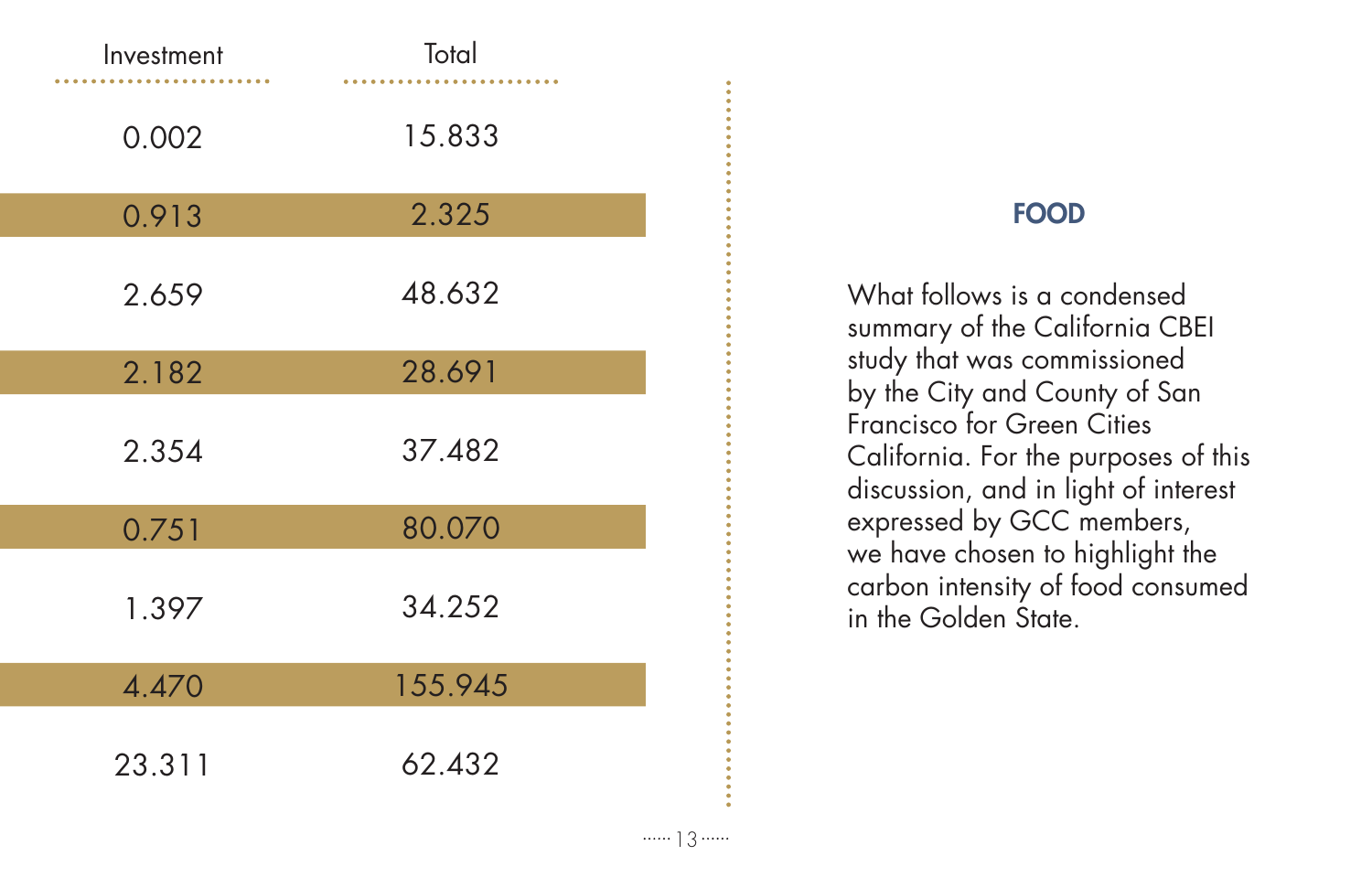

FOOD'S FOOTPRINT **FOOD'S FOOTPRINT**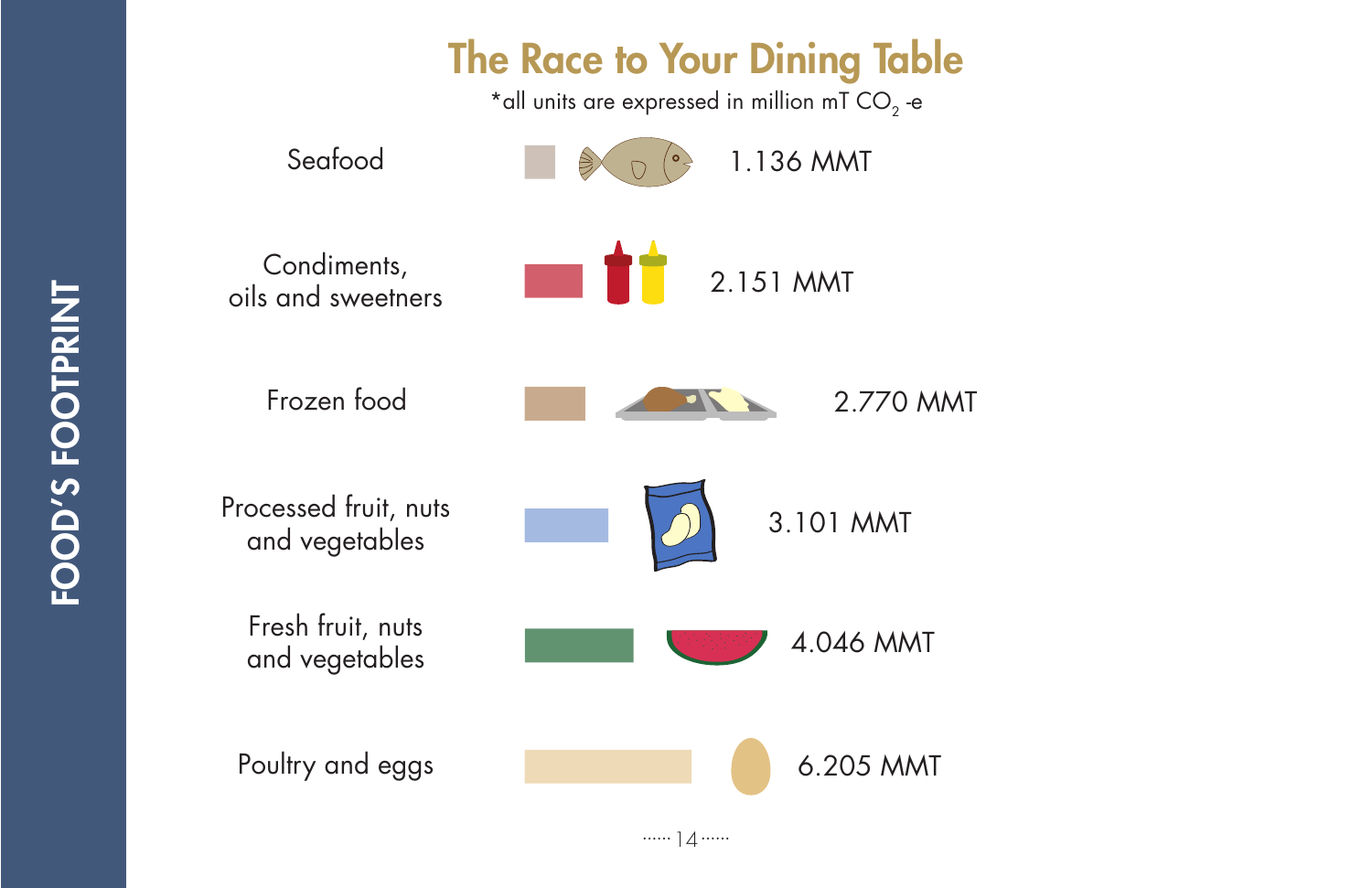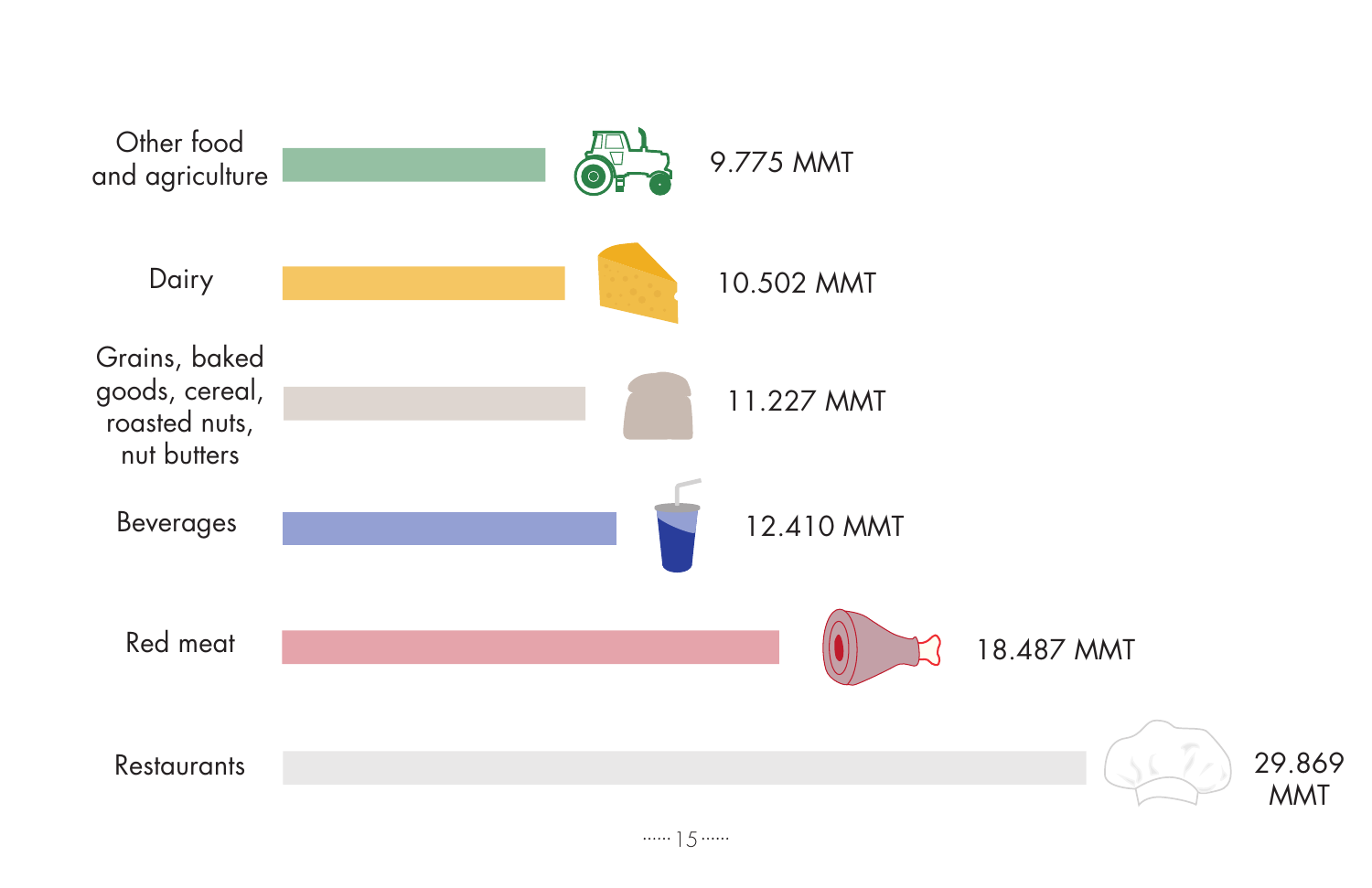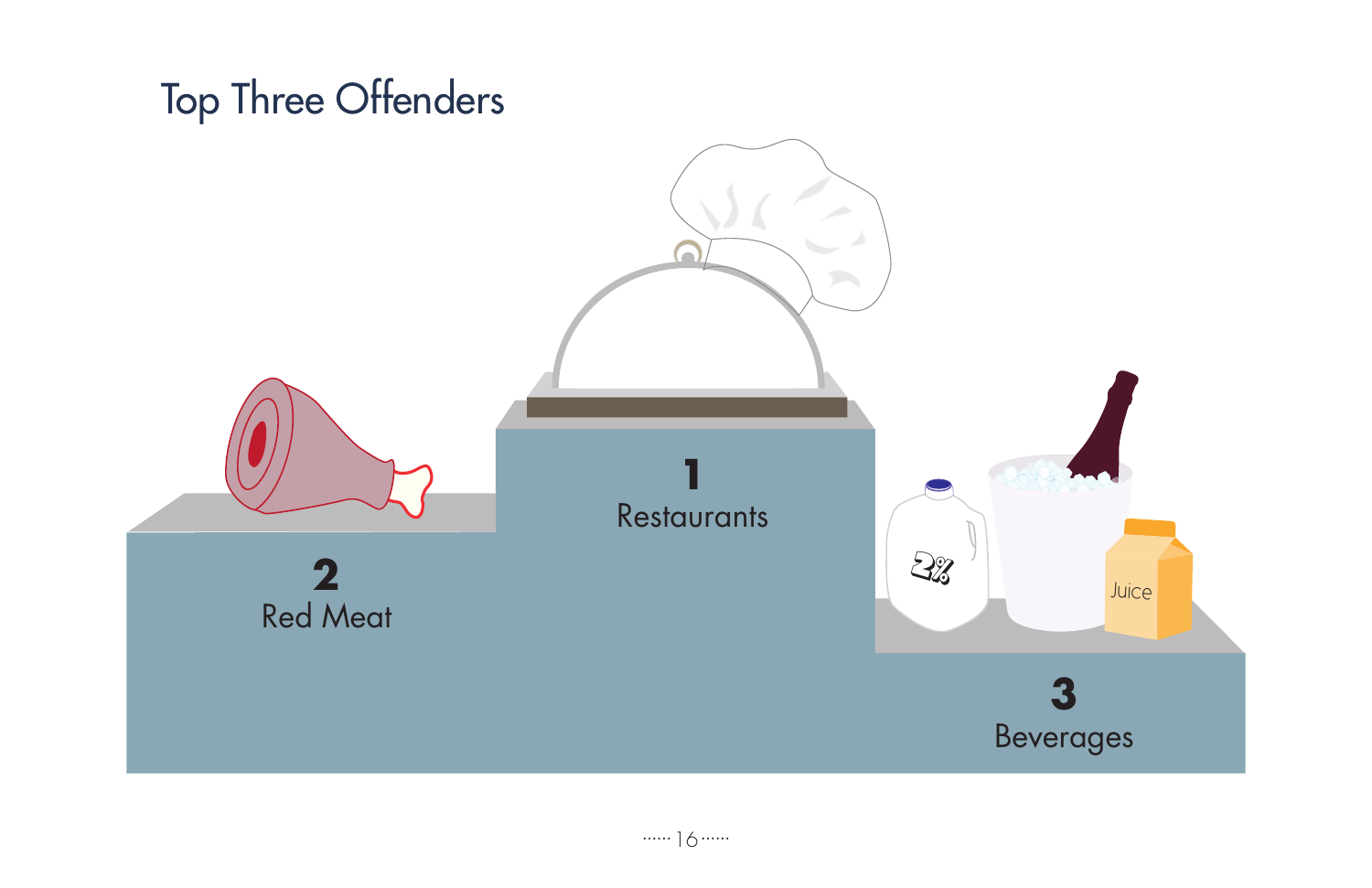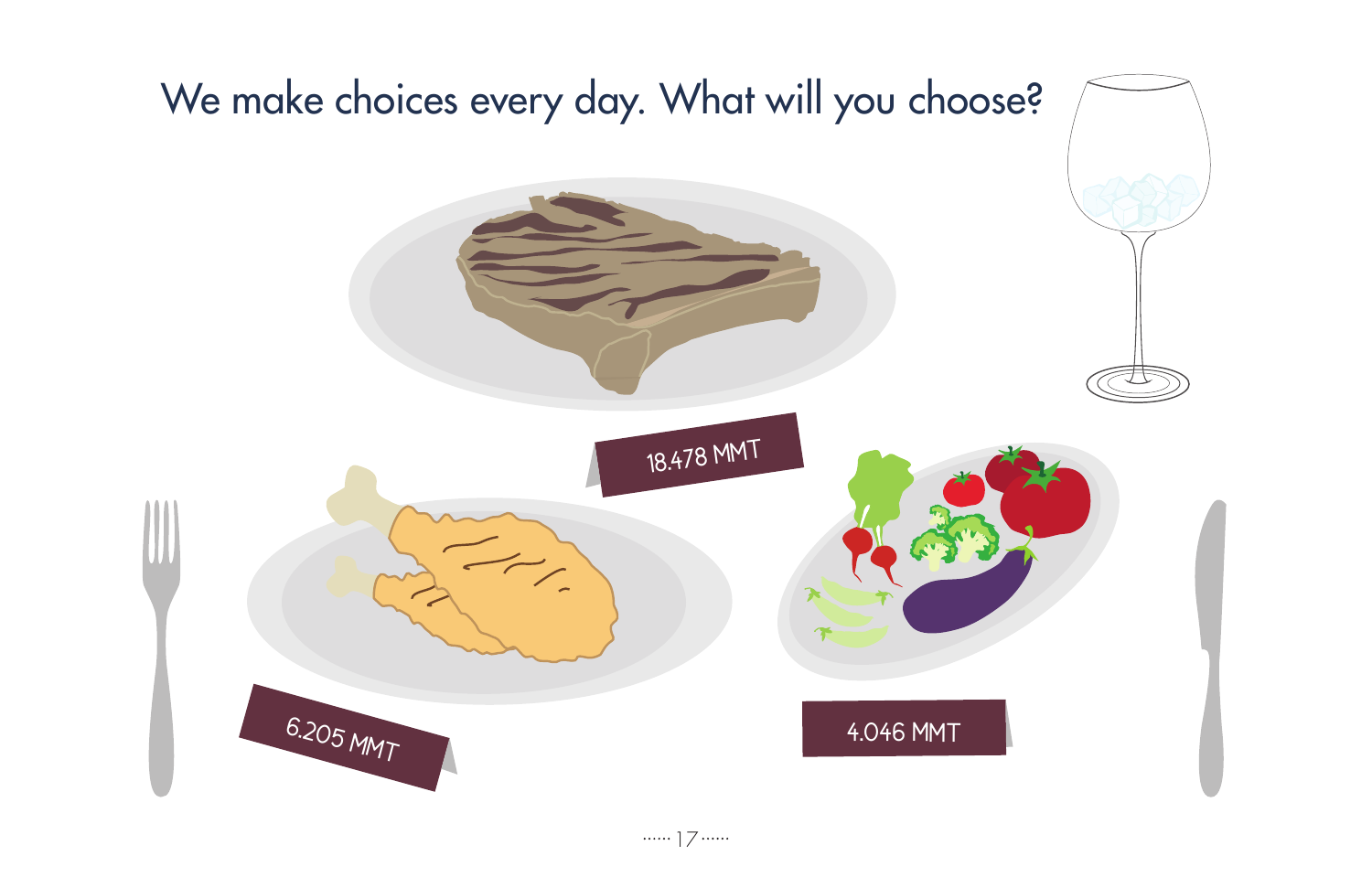### Terms

Websters Dictionary: Con`sump´tion

n. 1. The act or process of consuming by use, waste, etc.; decay; destruction.

*"Every new advance of the price to the consumer is a new incentive to him to retrench the quality of his consumption."*

*- Burke.*

#### Wikipedia: Consumption Economics

 • Use of final goods by a consumer until disposal.

Material Management Approaches for State and Local Climate Protection: Consumption Final demand; the purchases of goods and services (including energy) by households and governments. Includes business purchases that are classified as investment or capital – typically, goods that are kept in inventory for more than one year, and not quickly passed on to another business. Other business-to-business expenditures are not part of "consumption", in order to avoid double-counting.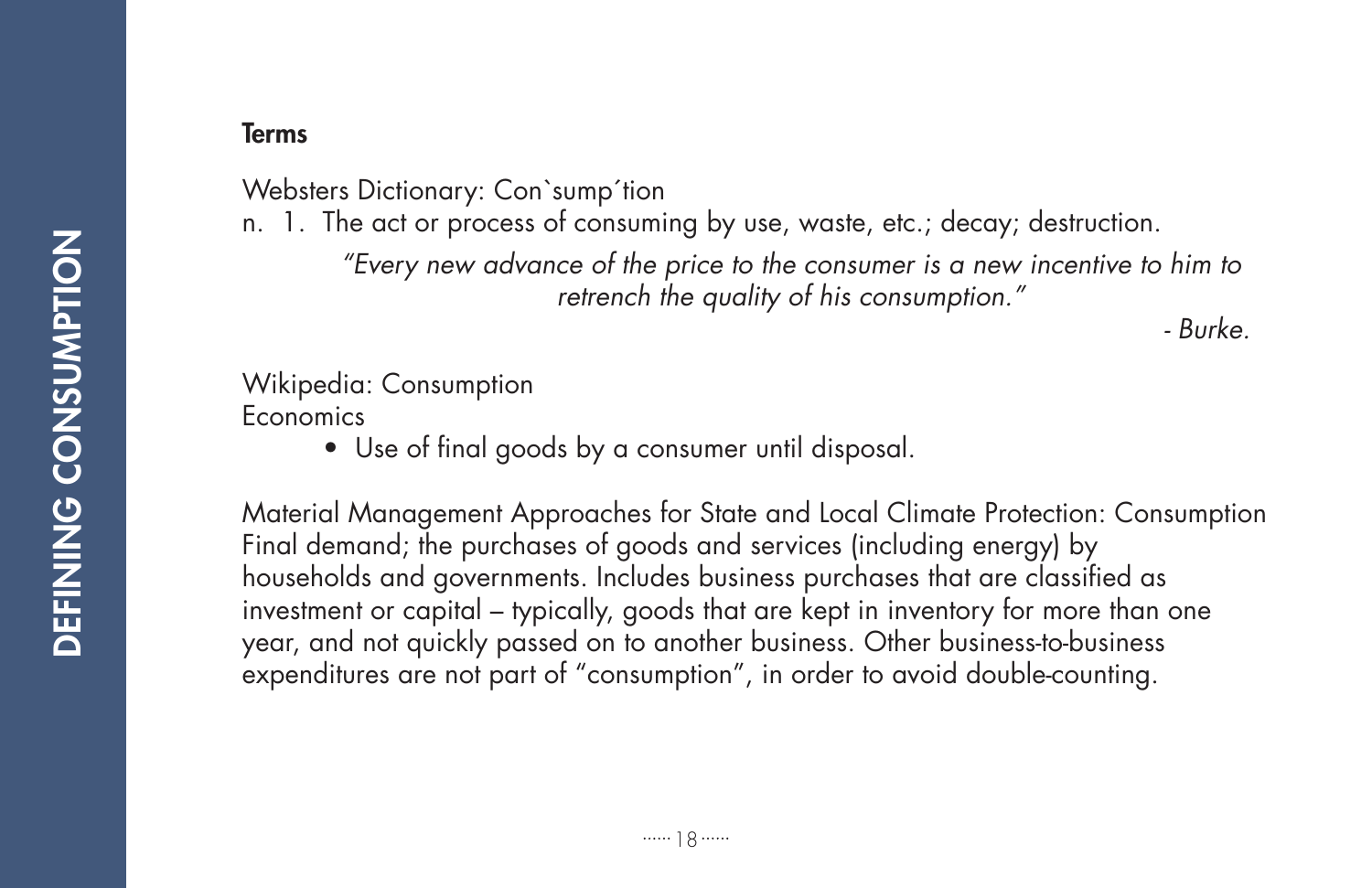# Marx, Capital on "Commodity"

A commodity is an object outside of us, a thing that by its properties satisfies human wants of some sort or another. The nature of such wants, whether, for instance, if they spring from the stomach or from fancy, makes no difference.

Neither are we concerned to know how the object satisfies these wants, whether directly as means of subsistence, or indirectly as means of production.

# Mark, Capital on "Consumers"

The conception of "consumer" is an illusion possible only once production and consumption have been alienated as apparently separate and independent processes... Every act of consumption is equally an act of production, so the alienation of one from the other is a social construction. Since wage-workers produce only to earn a living, and are alienated from their own labour, the illusion is created that their only real life is as a consumer. But nothing could be more powerless than a consumer.

Inspired Economist on "Consumer Power"

Every dollar you spend is a vote for how you want the world to be and who you want to control it.